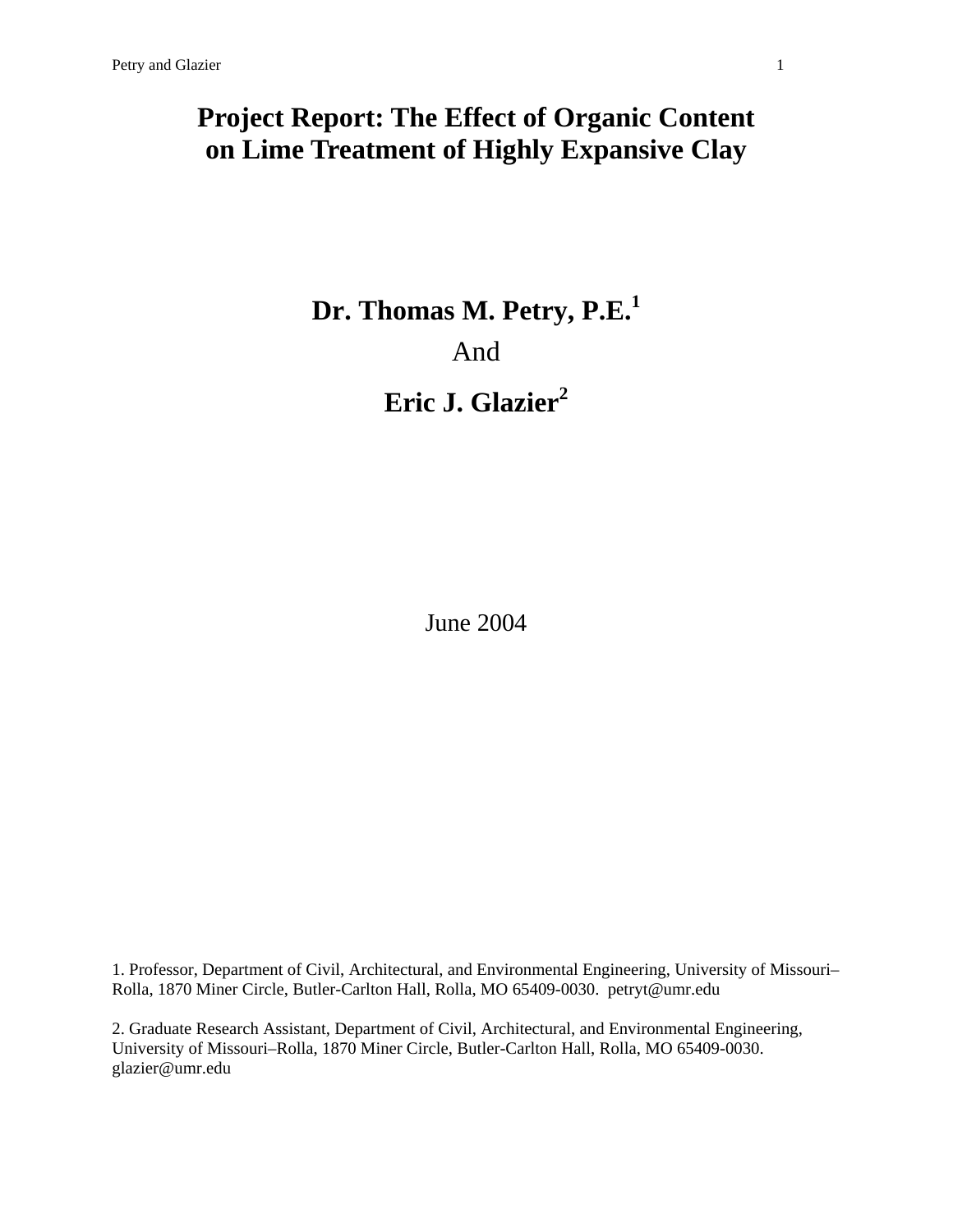### **Final Project Report: The Effect of Organic Content on Lime Treatment of Highly Expansive Clay**

#### **EXECUTIVE SUMMARY**

The effects that organic material has on swell potential and strength of lime-treated expansive clay were determined through laboratory testing. Four soils (one natural and three manufactured) subjected to different laboratory tests were used to analysis the effects of organic material in lime treatment. The laboratory testing program consisted of Atterberg limits, Eads and Grim pH, linear shrinkage, standard compaction, one dimensional swell, and unconfined compression which were used to identify the differences between untreated and treated soils physical properties. The soils' physical properties were then graphically and statically analyzed for significant changes. The results indicate that swell potential can practically reduced to zero, while strength can only slightly improved. This Final Report also include soil chemical property data and X-Ray diffraction information.

#### **INTRODUCTION**

Expansive clays exhibit high potential for volume change because of changes in soil moisture. Jones and Jones (1987) estimated that the annual const of damage to facilities built on expansive clay in the United States exceeded \$9 billion. One of the most common and effective chemical treatments of expansive clay is the addition of lime, either calcium hydroxide  $[Ca(OH)<sub>2</sub>]$  or quicklime (CaO), to the soil. Lime treatment has been widely used for many years and is current used for stabilizing clay soils supporting runways, building, roads, and parking lots. Although much is know about the phenomenon of soil-lime reaction in expansive clays, little has been done to investigate the affects of organic content in the soil treated on the effectiveness of lime treatment. The focus of this research is on the effect(s) of organics on the treatment of a highly expansive clay soils with the addition of quicklime. Of particular concern were effects of organic content on the swell potential and unconfined compressive strength of lime treated soil.

#### **PURPOSE**

Over the years, rules of thumb have been developed in the treatment of organic clay soils. However, little research has been reported that has determined the precise effects of organic material on the lime treatment process. Through the financial support of Chemical Lime, Co., and the University Transportation Center of the University of Missouri–Rolla, a research project was develop to test the effects of organics material on the lime treatment of an expansive clay soil. The goals of the project were to determine the amount of lime needed to reduce the swell potential (modify) and increase the unconfined compression strength (stabilize) this clay.

#### **BACKGROUND**

#### **Organic matter**

Organic matter in general terms comes from the decomposition of plant and or animal organisms. The presence of organics can affect many soil properties. Since most organic soils are relatively young in geologic age and have not been exposed to large confinement, they have very low strengths, are extremely compressible, and have large creep potential. The degree that the organics affect soil properties depends on the degree of decomposition, chemical composition, organic content, particle charge, and Cation Exchange Capacity (CEC). Properties of organic soils are derived from the source organic material. According to Hartlen & W.Wolski (1996):

*Organic matter to can be divided into three general categories: peat, dy and Gyttja. Peat originates from plants and denotes the various stages in the humification process where the plant structure can still be discerned. Dy denotes the stage where the plant structure is completely destroyed…Gyttja originates from remains of plants and animals rich in fats and proteins. In contrast to peat which is formed by remains of plants rich in carbohydrates.*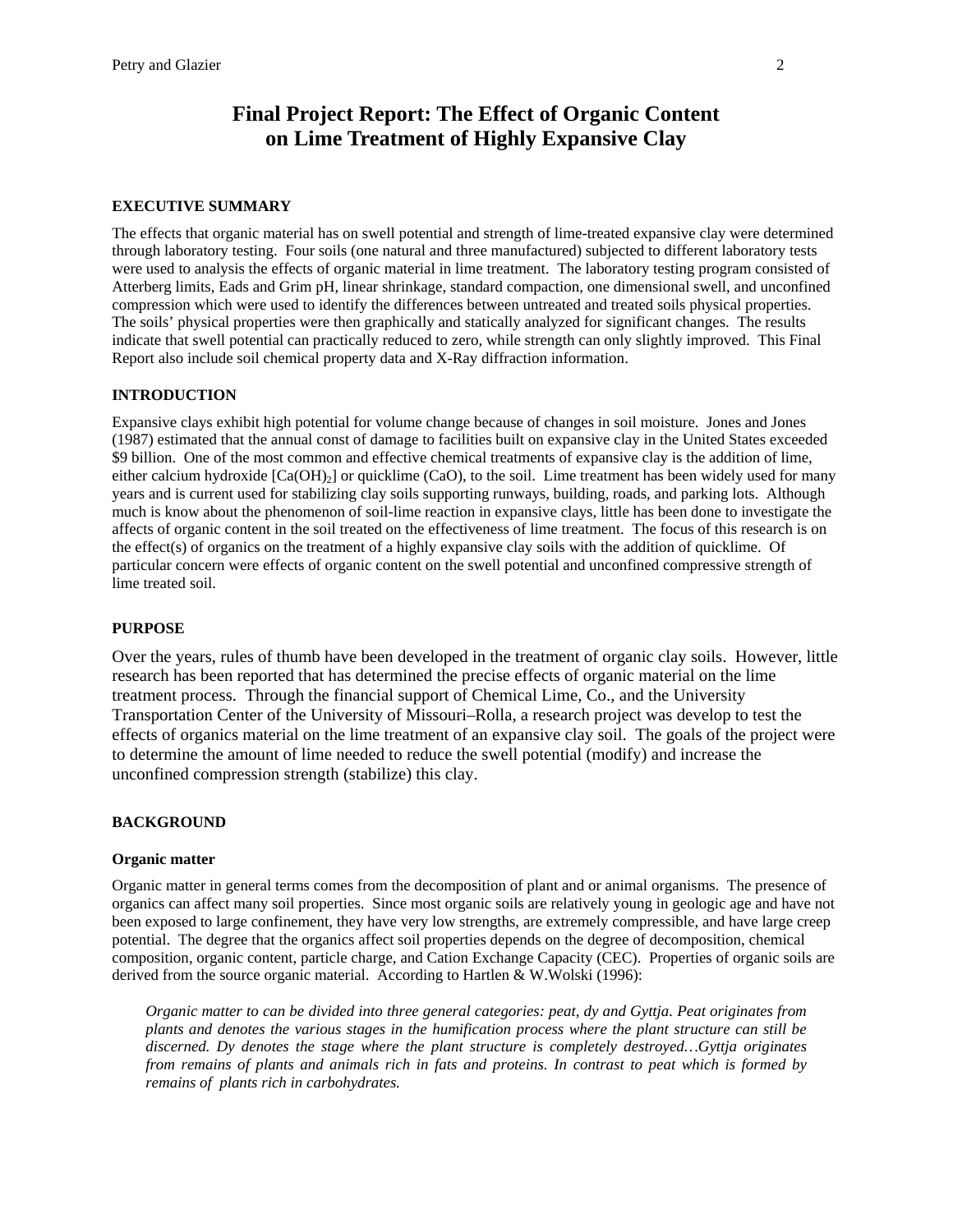There are a number of different classification systems available for organic and organic soils. However, most systems are not geared toward geotechnical engineering. The most common classification system uses ash/organic carbon content as the basis of soil identification (ASTM D 2972). The particular procedures and nuisances of this method are beyond the scope of this paper. However, a general explanation is helpful since this method was used to determine the organic content of the research soils. The concept stems from the fact that organic matter is assumed to be combustible were as soil minerals are not. The percent organics is determined by placing a soil sample in a muffle furnace at a specified temperature and measuring the weight of it before and after. The percent organics is found by dividing the loss of weight on ignition by the final dry weight of the soil solids.

#### **Lime Treatment**

 The purpose of lime treatment is to improve existing soil properties to achieve a desired performance level. Soils property improvements normally expected by lime treated include improved strength, improved resistance to fracture, fatigue, and permanent deformation; improved resilient modulus properties; reduced swelling; and improved resistance to the damaging effects of moisture, according to TRB State of the Art Report 5. The most substantial improvements in these properties are seen in moderately to highly plastic soils, because of their high cation exchange capacities. Lime treatment can be divided into two categories; modification and stabilization.

While these two treatment levels are closely related, for this paper a distinction between the two needs to be made. Modification is a combination of changes due to cation exchange, agglomeration & flocculation, and ion crowding. The affect of modification can be seen as a nearly immediate reduction of the Plasticity Index (PI, along with increased workability of the soil. Stabilization is long term product of Calcium Aluminate Hydrate (CAH) and Calcium Silicate Hydrate (CSH) formation and is seen as an increase in compressive strength and increase of soil modulii. Both of these procedures are applied to improve the engineering properties of highly expansive clays.

Soil composition and chemistry are integral factors in the amount of lime needed to treat soil. The effectiveness of lime treatment is dependent upon degree of soil weathering, soil-water pH, base cation concentrations, Silicaalumina concentrations, sulfate content, and organic content. Each lime-reactive clay soil has a particular level of lime needed to achieve modification and stabilization levels of treatment, the Lime Modification Optimum (LMO) and Lime Stabilization Optimum (LSO), respectively. Through the use of a proper laboratory testing program the amount of lime needed to reach a desired improvement level can be achieved. The testing program utitlized for this project included soil manufacturing processes as well as normal testing to provide known levels of organics.

#### **LABORATORY TEST PROGRAM**

#### **Soil Manufacture**

The soil chosen for the research was weathered clay shale from the Eagle Ford geologic Formation. The soil was provided by the Chemical Lime Company and shipped to the geotechnical engineering laboratory at the University of Missouri-Rolla. Upon arrival the soil was air dried and processed thru a Number 4 U.S, Series sieve. This soil will be referred to throughout this report as the Natural soil. As determined during analyses of the test results below, this soils contained insufficient sulfates to affect the reactions discussed. To insure that a sufficient amount of organic matter was present in subject soils, "organic" soils were manufacture by adding "peat" to the Natural soil. Three soils with differing organic contents were manufactured. These soils will be referred to throughout this report as Soil A, Soil B, and Soil C. The soils were batched by weighing out sixty pound of Natural soil and an amount of peat added to each soil: 6, 12, and 18 pounds, respectively.

#### **Testing Procedure**

The eight different laboratory tests were conducted on the natural and 3 subject soils. The laboratory tests were:

- Grain Size Analysis (ASTM D 422)
- Organic content (ASTM D 2974)
- Eads and Grim pH (ASTM D 6276 Rev. A)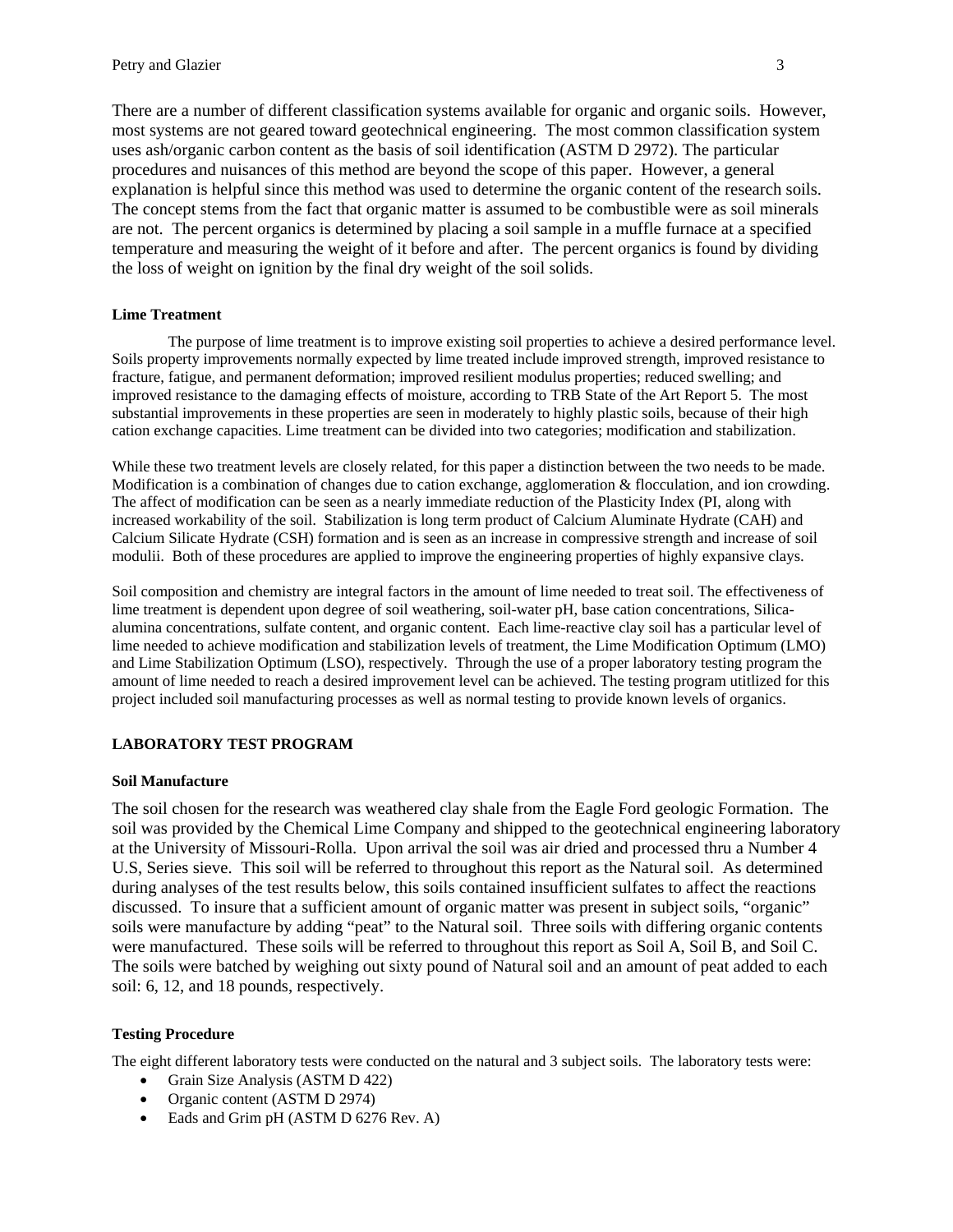- Atterberg Limits (ASTM D 4318)
- Linear Shrinkage (Tex-107-E)
- Standard compaction (ASTM D698)
- Unconfined Compression (ASTM D2166)
- Free Swell (ASTM D2166)
- Determination of Soluble and Exchangeable Salts (UMR Standard)
- X-Ray Diffraction of the Clay Portions (UMR Standard)

Treated and untreated specimens were tested for the properties listed above, where appropriate. Standard procedures were used unless otherwise stated. Small variations form the standards were implemented in some testing procedures. The following is summary of the testing procedure for each test.

*Grain Size Analysis* - ASTM standard procedure was used on sieve and hydrometer analysis. Sieves used were #4, #10, #40, #100, and #200. The Material for the hydrometer was acquired after washing the soil retained on the #40, #100, and #200 sieves.

*Organic content* - Determination of organic content was conducted on the 4 subject soils (untreated) and the organic soil. ASTM D 2974 procedure C was followed. The procedure utilizes a 440°C ignition oven to determine the amount of combustible carbon in the soil specimen.

*Eads and Grim pH test* - The standard ASTM procedure states that a soil is fully modified when the pH has reached a value of 12.45. Our test procedure was modified to state that a soil is fully modified to find the percent lime for the maximum pH.

*Atterberg limits* – The standard ASTM procedure was followed for Atterberg limits testing. A four point liquid limit test procedure was used to develop the liquid limit curve.

*Linear shrinkage* – Linear shrinkage was preformed on treated and untreated soils. Treated soil was prepared at 4 different lime treatment levels in accordance with data obtained for the Eads and Grim pH test. Lime treated soil was mellowed for one day before testing.

*Standard compaction* – Generation of the optimum moisture content vs. dry unit weight curve for untreated soils was constructed using five moisture content/unit weight data points. Treated soil curve generation used 4 moisture content/ unit weight data points. Lime treated soil was mellowed for one day before testing/compaction.

*Unconfined Compression* – Each subject soil was tested untreated and treated. Treated soil specimens were mixed at differing lime treatment levels in accordance with Eads and Grim pH test and Atterberg limit testing results. Lime treated samples were allowed to mellow one day before compaction. All specimens were statically compacted with target compaction to meet 95 percent of standard proctor maximum dry unit weight at optimum moisture content for the various soil-lime mixtures. After compaction the samples were sealed and cured in a moisture control room for 28days. A total of 29 unconfined compression tests were conducted. Unconfined compressive strengths were determined using a strain rate of 0.5 percent per minute.

*Free Swell* - Free Swell Tests were preformed with 150psf seating load and allowing the sample to swell vertically for 120 -168hrs (5-7days). Treated and untreated swell test were preformed on all soils. Treated swell test were conducted at LMO of the respective soil. Lime treated soils were mellowed for one day before testing/compaction. All specimens were statically compacted with target compaction to meet 95 percent of standard proctor maximum dry unit weight at optimum moisture content for the various soil-lime mixtures.

Soil chemical testing and X-ray diffraction testing were delayed by equipment availability. The procedures used were standard processes used at UMR in the geotechnical engineering and environmental engineering laboratories for extraction of ions in the soils, and in the geology and geophysics laboratory for X-ray diffraction.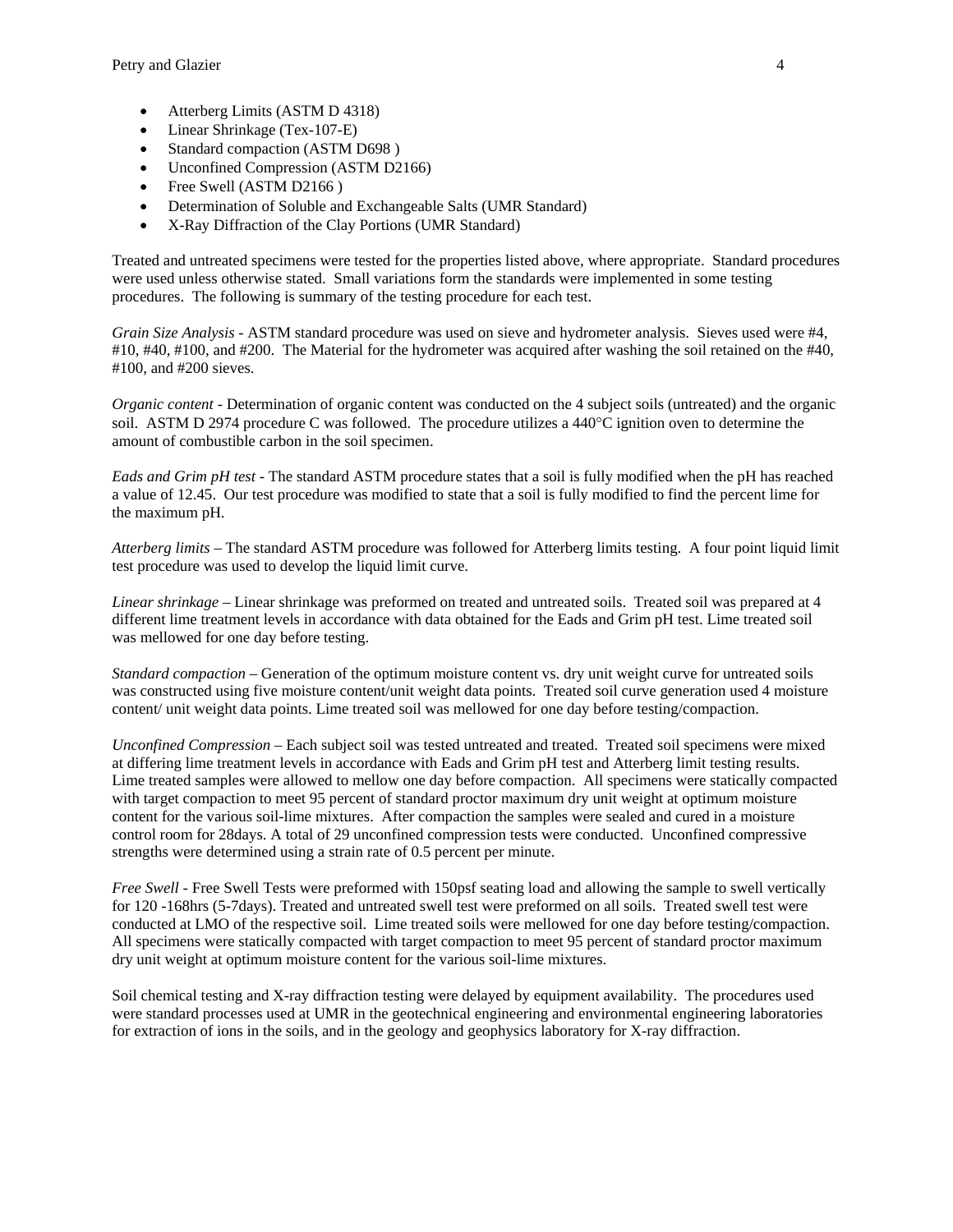#### **RESULTS**

#### **Grain Size Analysis**

Sieve and hydrometer tests were run on the Natural soil only. The result of the sieve and hydrometer analysis indicates that 35 percent of the natural soil is passing the #200 sieve. The grain size curve is shown in figure 1.



Figure 1: Grain Size Analysis distribution

#### **Organic Content**

Organic content was determined for all four subject soils plus the organic Soil. The results of this test can be seen in Table 1.

| Soil                | % Organics |
|---------------------|------------|
| Natural             | 0%         |
| Soil A              | 2%         |
| Soil B              | 4%         |
| Soil C              | 6%         |
| Organic Soil (Peat) | 15%        |

Table 1: Percent Organics for Subject Soils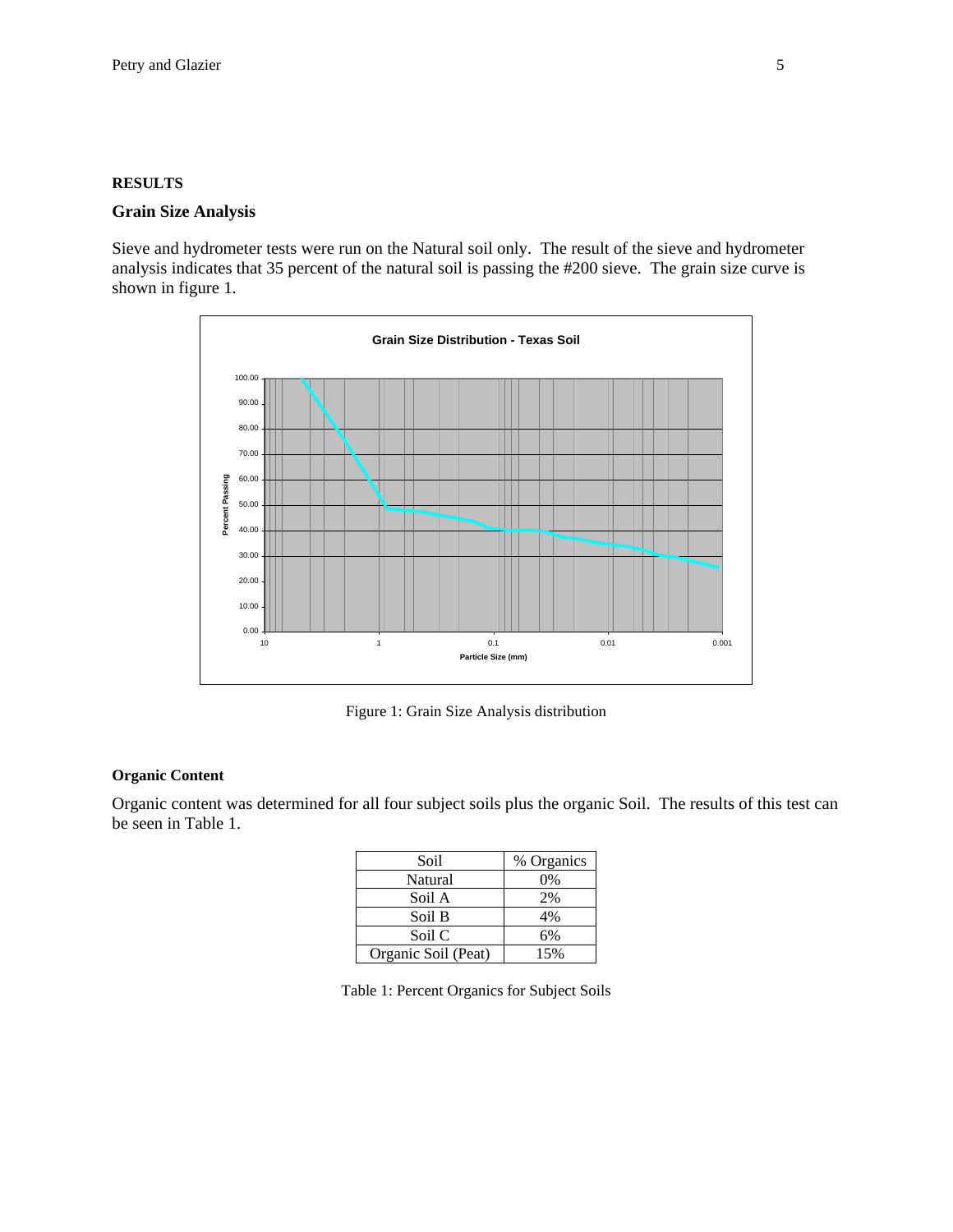#### **Eades and Grim**

Figure 2 shows typical results fr0m Eades and Grim pH type testing. Two tests were run on each soil for a total of eight. Table 2 shows the results obtained for the pH testing. An increase in of approximately 2 percent lime for the LMO (maximum pH) was observed as the organic content increased in each case.

|                     | Lime<br>Modification<br>Optimum |
|---------------------|---------------------------------|
| Soil                | % Lime                          |
| <b>Natural Soil</b> | 4                               |
| Soil A              | 6                               |
| Soil B              | 8                               |
| Soil C              |                                 |

Table 2: Results of Eades and Grim pH testing to determine soil LMO



Figure 2: Eades and Grim Test Results

#### **Atterberg limits**

The Atterberg limits test results were used in soil classification along with grain size analysis and, in addition, to determine the LMO of the subject soils. Four sets of Atterberg Limits (AL's) were preformed on each subject soil. One test with untreated soil and three with treated soil of differing lime contents. Figure 3 shows a typical reduction in liquid limit as a result of lime treated. As more lime was added to the subject soil the liquid limit (LL) decreased while the plastic limit (PL) increased. This can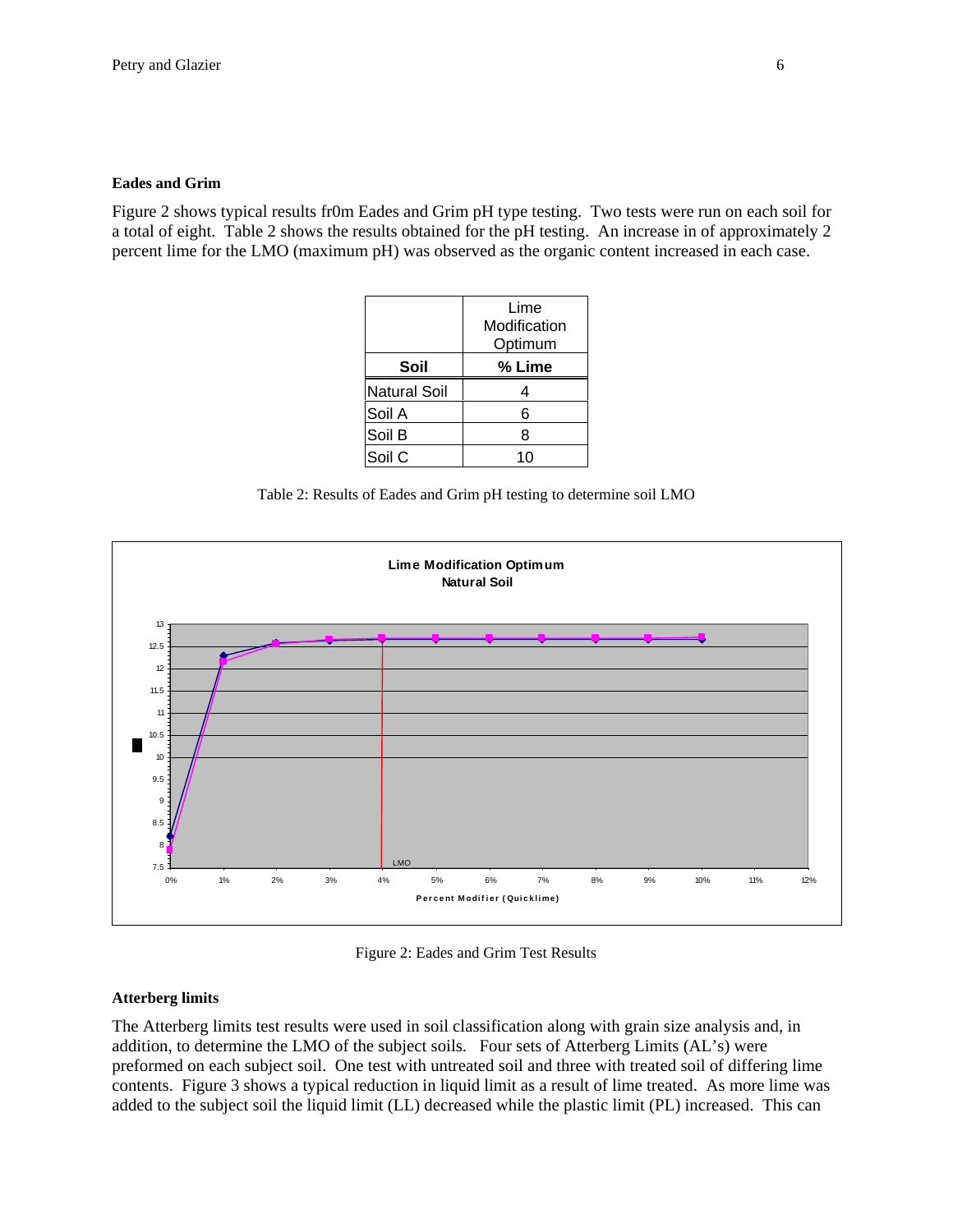also be seen as a reduction in the plasticity index (PI). When the PI of the soil is at a minimum the soil is said to be fully modified. Table 3 is a summary of Atterberg limits test results. As seen in Table 3 the untreated natural soil had the highest plastic limit (PI) while untreated Soil C the lowest PI. Results indicate that all soils showed a reduction of PI with the addition of lime, of the type seen in Figure 4. The greatest decrease is seen in the natural soil and the smallest in Soil C.

Besides being used for LMO determination the Atterberg limits were used in the identification of the soil type. All untreated soils were identified as CH according to ASTM D2487. After lime treatment the Natural, A, B, and C soils were classified as ML.

| Soil           | $\%$<br>Organics | Quicklime<br>$\%$ | <b>PL</b> | LL | PI             |
|----------------|------------------|-------------------|-----------|----|----------------|
|                |                  |                   |           |    |                |
| Natural        | O                | 0                 | 24        | 65 | 41             |
| Natural        | 0                | $\overline{2}$    | 42        | 51 | 9              |
| Natural        | 0                | 4                 | 42        | 51 | 9              |
| Natural        | 0                | 6                 | 42        | 49 | $\overline{7}$ |
| A              | 2                | 0                 | 26        | 61 | 35             |
| Α              | $\overline{2}$   | 4                 | 41        | 55 | 14             |
| Α              | $\overline{2}$   | 6                 | 40        | 48 | 7              |
| Α              | $\overline{2}$   | 8                 | 39        | 46 | 7              |
| В              | 4                | 0                 | 26        | 59 | 33             |
| В              | 4                | 6                 | 43        | 54 | 11             |
| В              | 4                | 8                 | 40        | 50 | 10             |
| B              | 4                | 10                | 40        | 50 | 10             |
| $\mathsf C$    | 6                | 0                 | 26        | 57 | 31             |
| $\mathsf C$    | 6                | 6                 | 39        | 54 | 15             |
| $\mathsf{C}$   | 6                | 8                 | 37        | 49 | 12             |
| $\overline{C}$ | 6                | 10                | 38        | 51 | 13             |

Table 3: Results form Atterberg limits testing.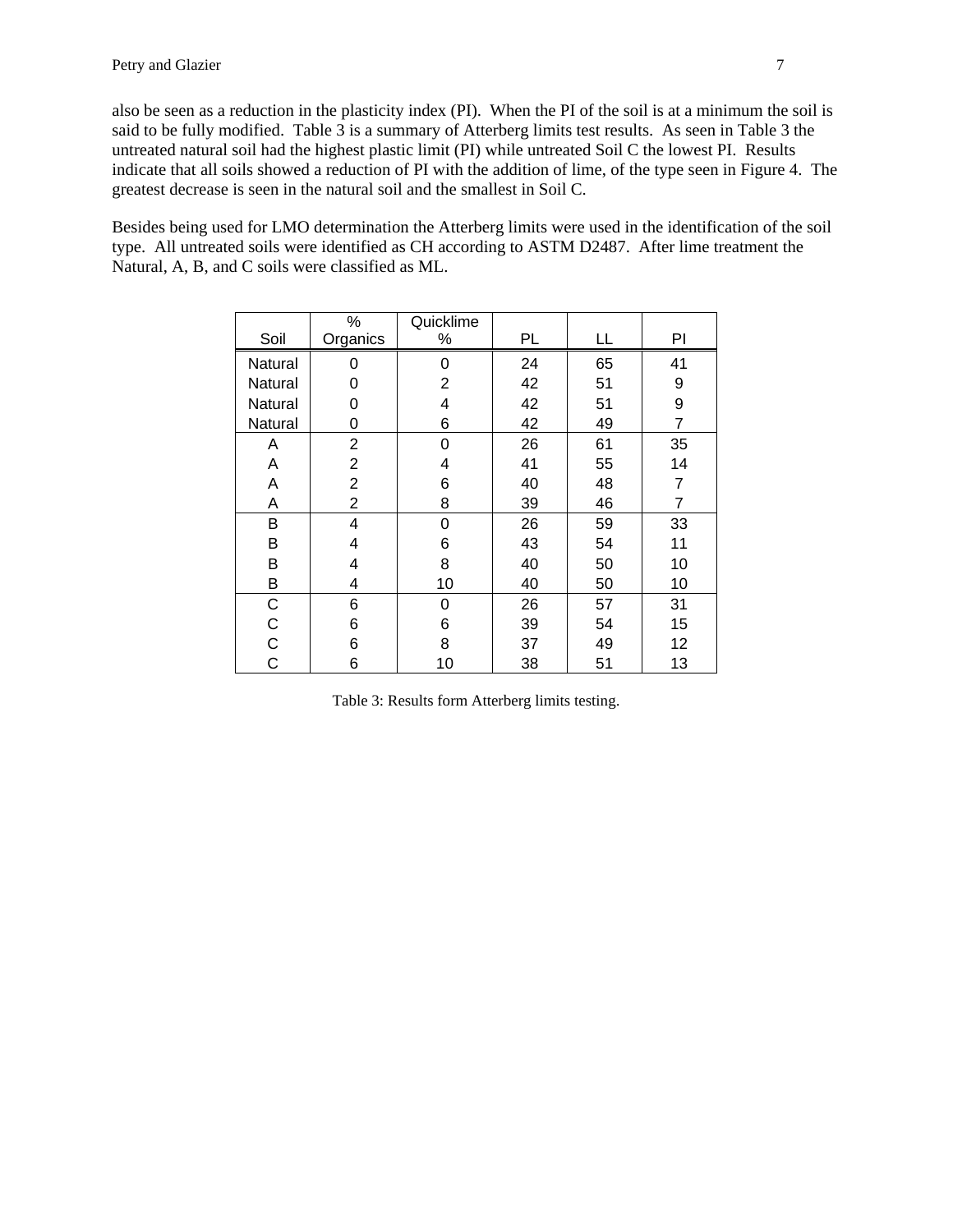

Figure 3: Liquid Limit Results for Soil A



Figure 4: Liquid and Plastic Limit of Soil A vs. Percent Modifier

#### **Linear Shrinkage**

The purpose of using the linear shrinkage test was to observe the effects of organic content on shrinkage with respect to different levels of lime treatment. Four linear shrinkage (LS) tests were preformed on each subject soil. One test with untreated soil and three with treated soil at differing lime contents. A diagram depicturing the effect of organics on linear shrinkage is shown in Figure 5. For untreated soil specimens the addition of organics increased the shrinkage of the soil. Maximum shrinkage was observed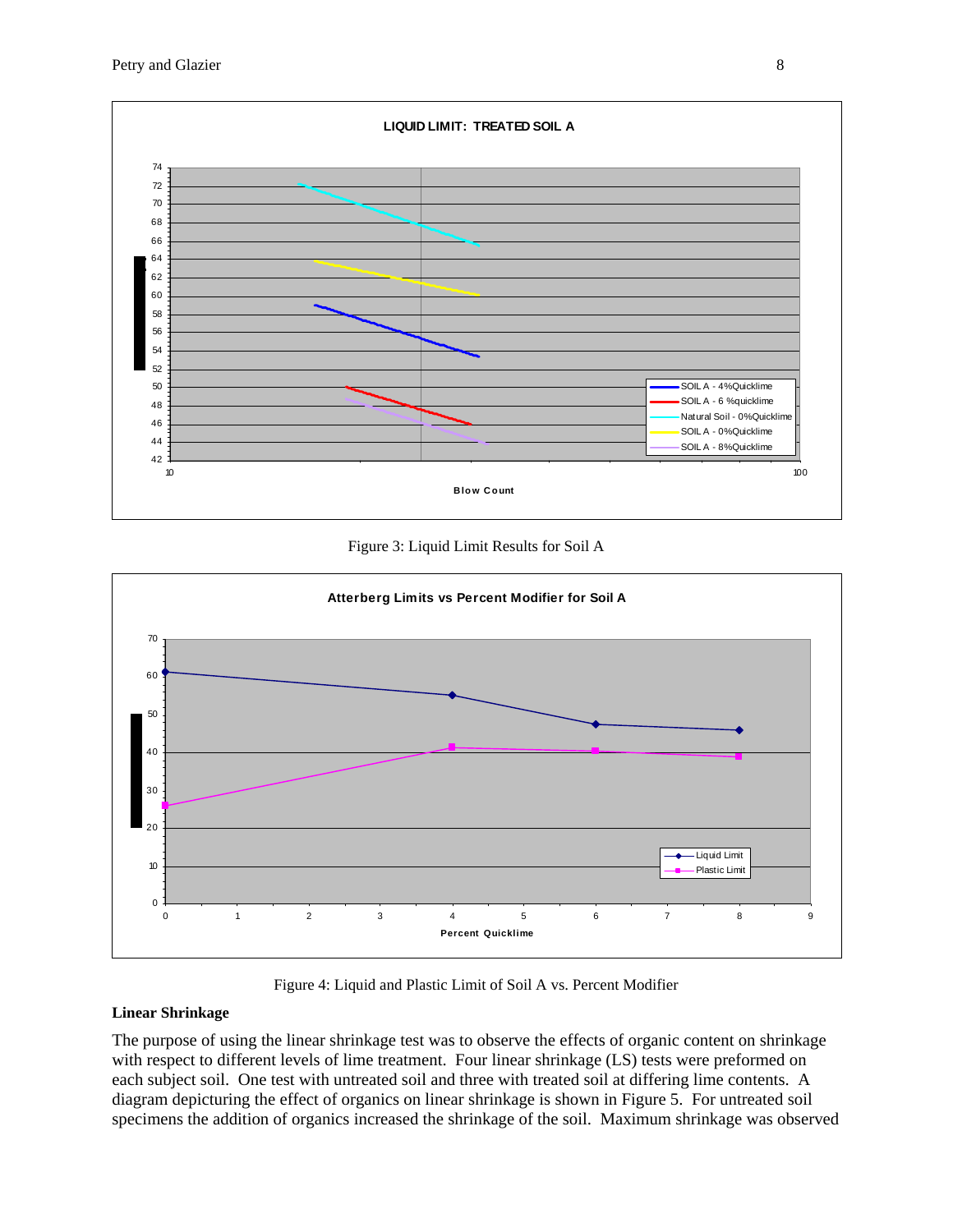in Soil C to be 17% while 13% was measured in the natural soil. As lime was added to each soil, a reduction in LS was observed. A maximum reduction, for all soils, occurred with the addition 6% lime. The LS for lime treated soils varied from a low of about 6% for Soil B, to the highest of about 9% for the Natural Soil.



Figure 5: Linear shrinkage vs. Percent Modifier

#### **Compaction (Proctor)**

Standard Proctor compaction was used to determine the max dry unit weight and optimum moisture content (OMC) of each subject soil. A test was performed on each of the untreated soils. Do to a limitation in available soil, only two tests were conducted on treated soil. Soil A and Soil C were chosen for the treated soil compaction tests. . Figure 6 and Figure 7 show the moisture-unit weight compaction curve for the untreated and treated soils, respectively. As seen in Figure 6, as the organic content increases, the maximum dry unit weight deceases and the OMC increases. When lime was added the subject soils, the maximum dry unit weight is decreased and the OMC is increased as shown in Figure 7.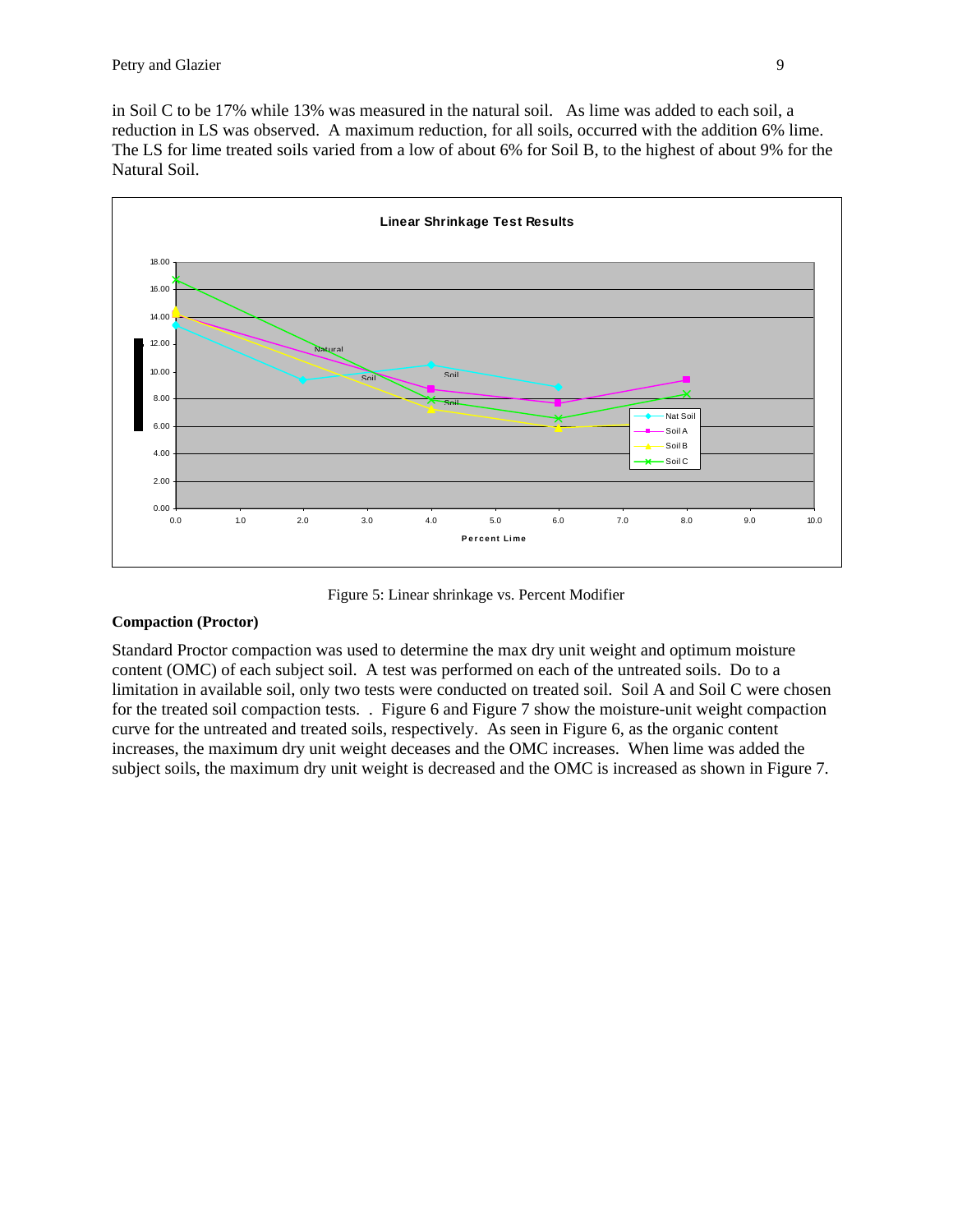

Figure 6: Compaction Results for Untreated Soils



Figure 7: Compaction Results for Treated Soils

#### **Free Swell**

The purpose of the swell test was to determine if the swell potential of the subject soils could be reduced. Two swell tests were run on each soil, one with untreated soil and one with treated soil. As seen in Figure 8, as the organic content increased the swell decreased. The untreated natural soil had the most swell with 3.4% and Soil C had the lowest swell at 2%. The treated as compared with the untreated subject soils,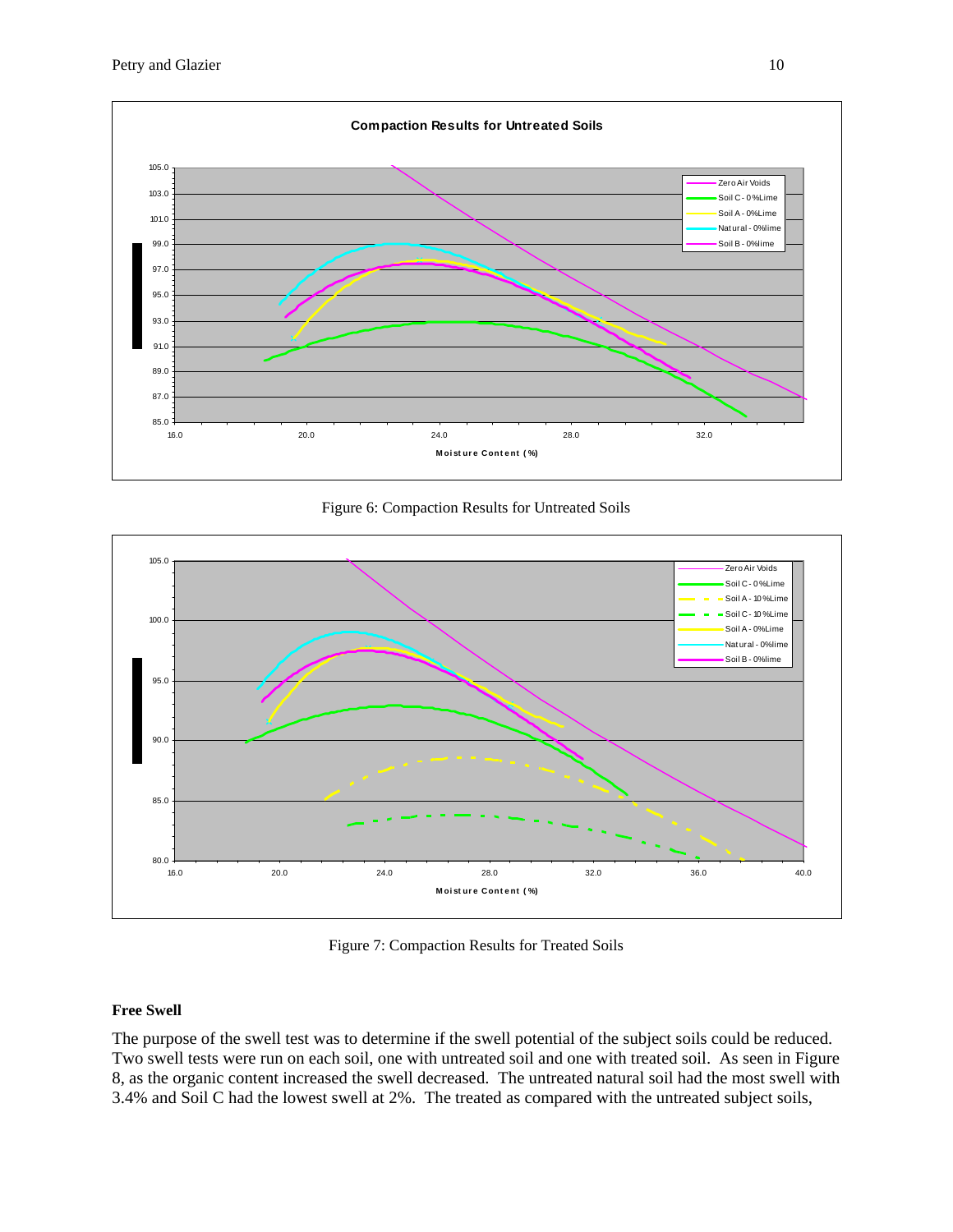

showed no indication of swelling. The swell tests indicate that the organic soil can be effectively treated to reduce swelling potential.

Figure 8: Free Swell Test Results

#### **Unconfined Compressive Strength**

Unconfined compressive strength test was conducted to determine the Lime Stabilization Optimum (LSO) for each soil. Figure 9 shows the unconfined compressive strength verses lime content of 28 statically compacted samples. Seven samples were manufactured for each soil, one untreated and six at varying degrees of lime content. Lime contents were determined by analyzing the LMO. The lower bound was the LMO and the upper was 2 % percent lime above 2 times the LMO. The greatest strength of untreated material was seen in the natural soil, with Soil C having the lowest strength. As seen in Figure 9 the maximum for the treated subject soils occurred at 8%, 12%, 14% lime for Natural soil, Soil A, Soil B, respectively. The maximum compressive strength value observed for Soil C occurred at 18% lime. While this likely the LSO for this soil, a definite conclusion can not be made due to data restrictions.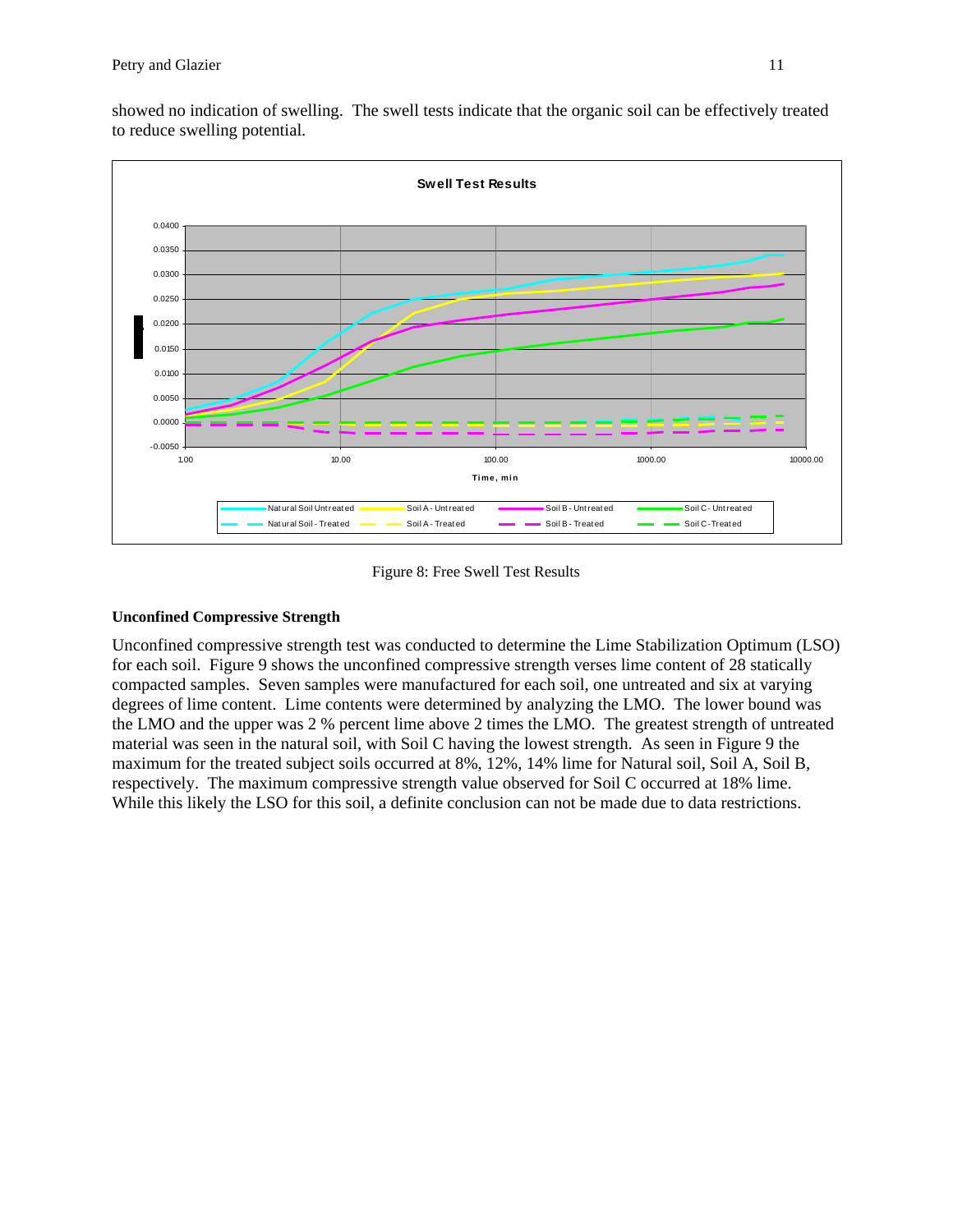

Figure 9: Unconfined Compression Strength Plot

#### **SOIL CHEMICAL TESTING**

Soil chemical testing included determination of the soluble salts and exchangeable salts in the research soils, both untreated and treated. By combining the exchangeable salts data, the soils' Cation Exchange Capacities (CEC) were calculated. The soluble salts were determined by basically making a 1:1 suspension of dry soil and deonized (DI) water. The pore fluids were extracted using a centrifuge and analyzed for concentrations of ions using an atomic absorption flame spectrophotometer. The exchangeable salts were separated from the soil using washings of ammonium acetate solution and centrifuging. The total fluids removed were measured and the fluids were analyzed for ion concentrations using the AA spectrophotometer. The values of milliequivalents (meq) of ions of each type, per liter of solution for the soluble salts and per 100 g of dry soil for the exchangeable salts, were calculated using standard equations. The results are shown in Tables 4 and 5. These are shown in comparison values in Figures 10 through 15 below.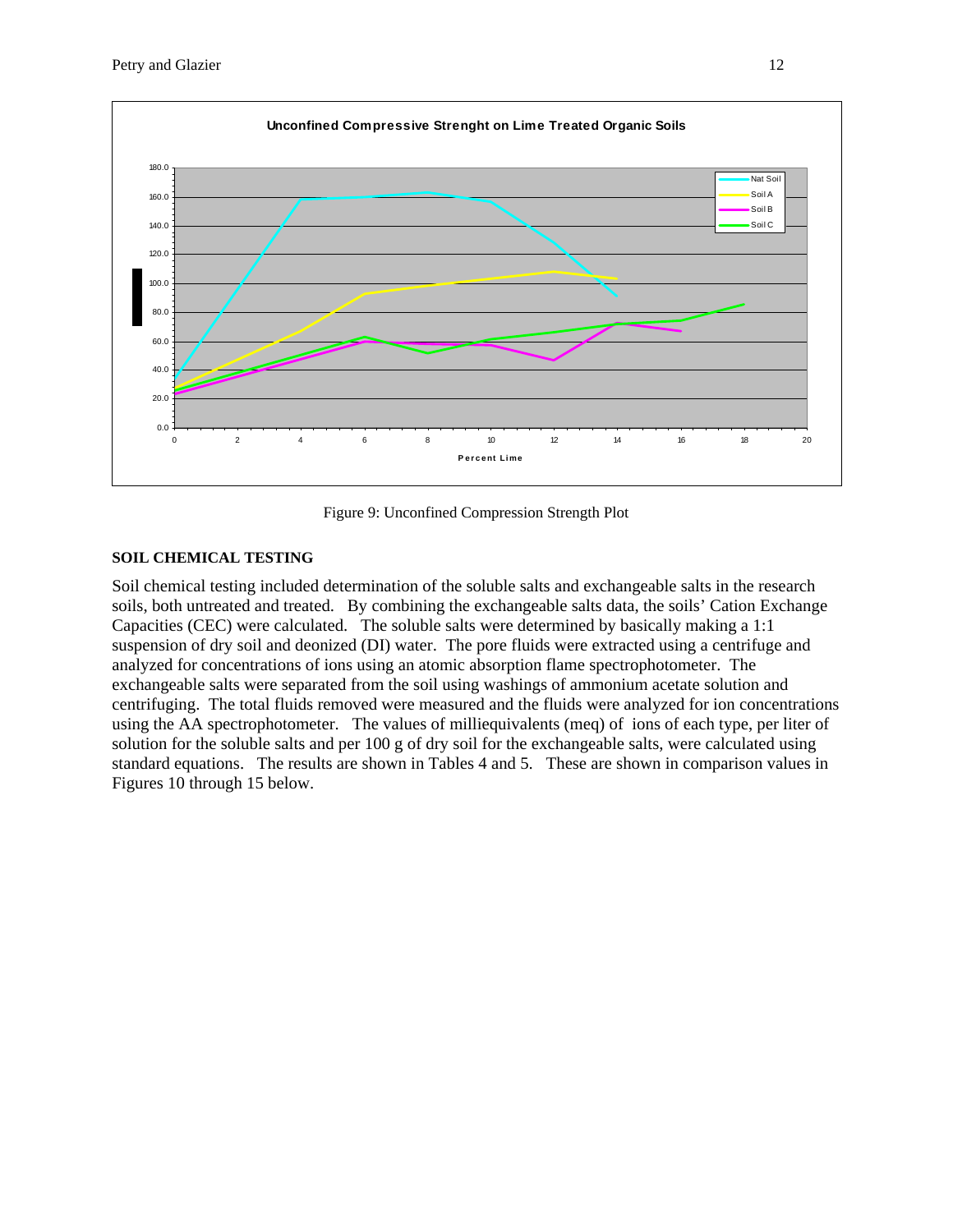| Soil ID                   | Na K<br>meg/L | K Mg<br>meg/L | Mg Ca<br>meq/L | Ca<br>meg/L |
|---------------------------|---------------|---------------|----------------|-------------|
| <b>Natural Soil</b>       | 4.05          | 0.56          | 1.45           | 17.40       |
| Soil A                    | 4.01          | 0.90          | 5.02           | 16.19       |
| Soil B                    | 4.91          | 1.42          | 3.23           | 19.65       |
| Soil C                    | 6.80          | 3.19          | 7.01           | 20.80       |
| Natural 4%<br>Quicklime   | 3.02          | 0.64          | 0.00           | 9.00        |
| Na Soil A 6%<br>Quicklime | 4.37          | 1.63          | 0.13           | 31.40       |
| Soil B 8%<br>Quicklime    | 5.01          | 2.57          | 0.00           | 28.32       |
| Soil C 10%<br>Quicklime   | 6.03          | 3.94          | 0.01           | 44.74       |
| Na Organic Peat           | 23.62         | 59.81         | 15.54          | 18.17       |

Table 4: Soluble Salts in Research Soils

|                                | Na       | Κ        | Mg       | Ca       | <b>CEC</b> |
|--------------------------------|----------|----------|----------|----------|------------|
| Soil ID                        | meg/100g | meg/100g | meq/100q | meq/100g | meg/100g   |
| <b>Natural Soil</b>            | 0.91     | 1.46     | 6.11     | 60.79    | 69.27      |
| Soil A                         | 0.90     | 1.46     | 3.37     | 47.75    | 53.49      |
| Soil B                         | 1.00     | 1.37     | 4.53     | 72.32    | 79.21      |
| Soil C                         | 1.44     | 1.96     | 4.19     | 47.48    | 55.07      |
| Natural 4%<br>Quicklime        | 0.78     | 1.00     | 4.07     | 32.41    | 38.26      |
| Soil A 6%<br>Quicklime         | 0.70     | 1.18     | 3.45     | 193.49   | 198.81     |
| Soil B 8%<br>Quicklime         | 0.69     | 1.46     | 2.86     | 285.98   | 290.99     |
| <b>Soil C 10%</b><br>Quicklime | 1.21     | 1.86     | 2.81     | 434.59   | 440.47     |
| Organics                       | 0.77     | 1.29     | 5.07     | 29.68    | 36.80      |
| Organics                       | 5.19     | 2.99     | 4.91     | 33.56    | 46.65      |

Table 5: Exchangeable Salts and CEC of Research Soils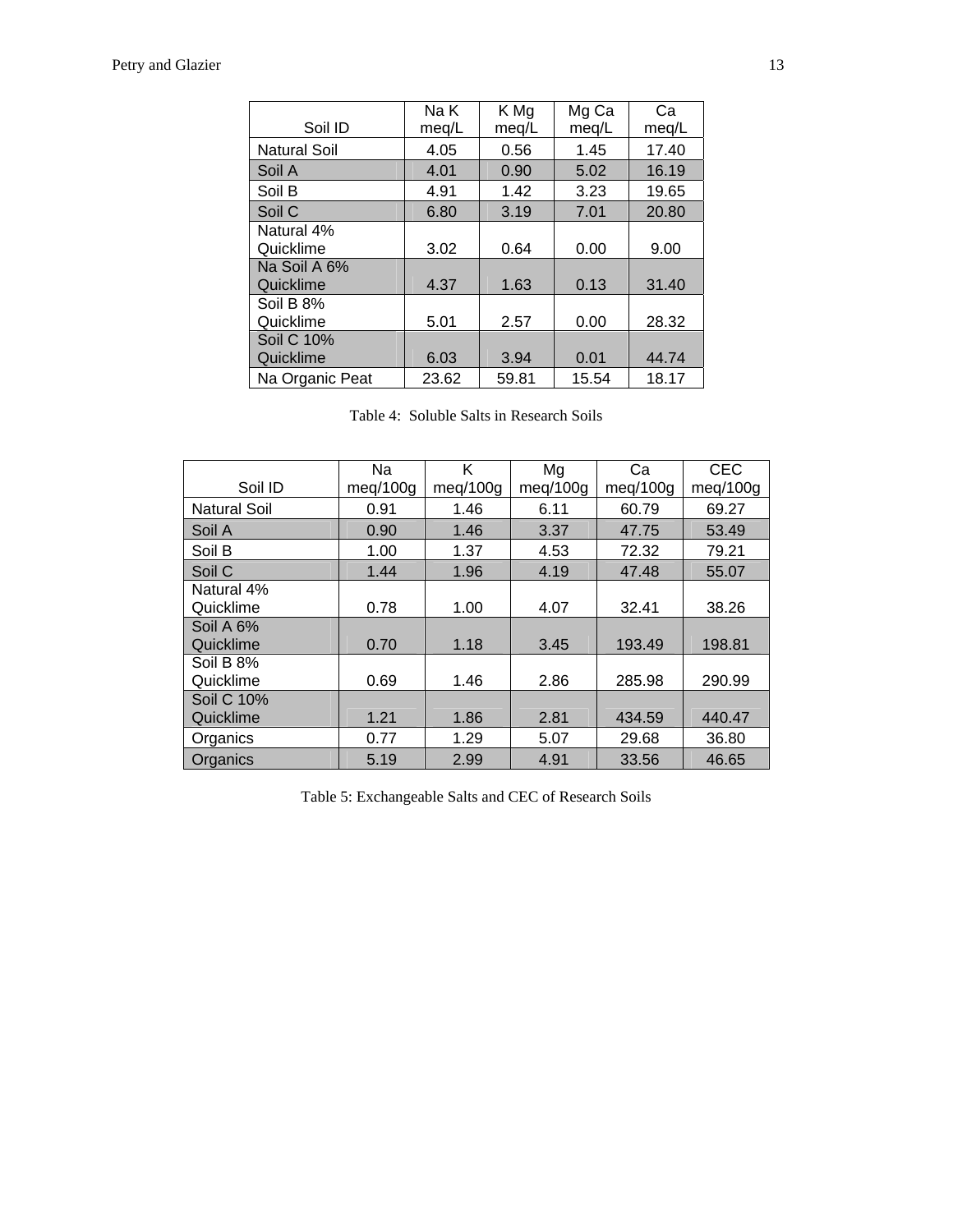

Figure 10: Comparison of Soluble Salts in Research Soils



Figure 11: Components of CEC in Research Soils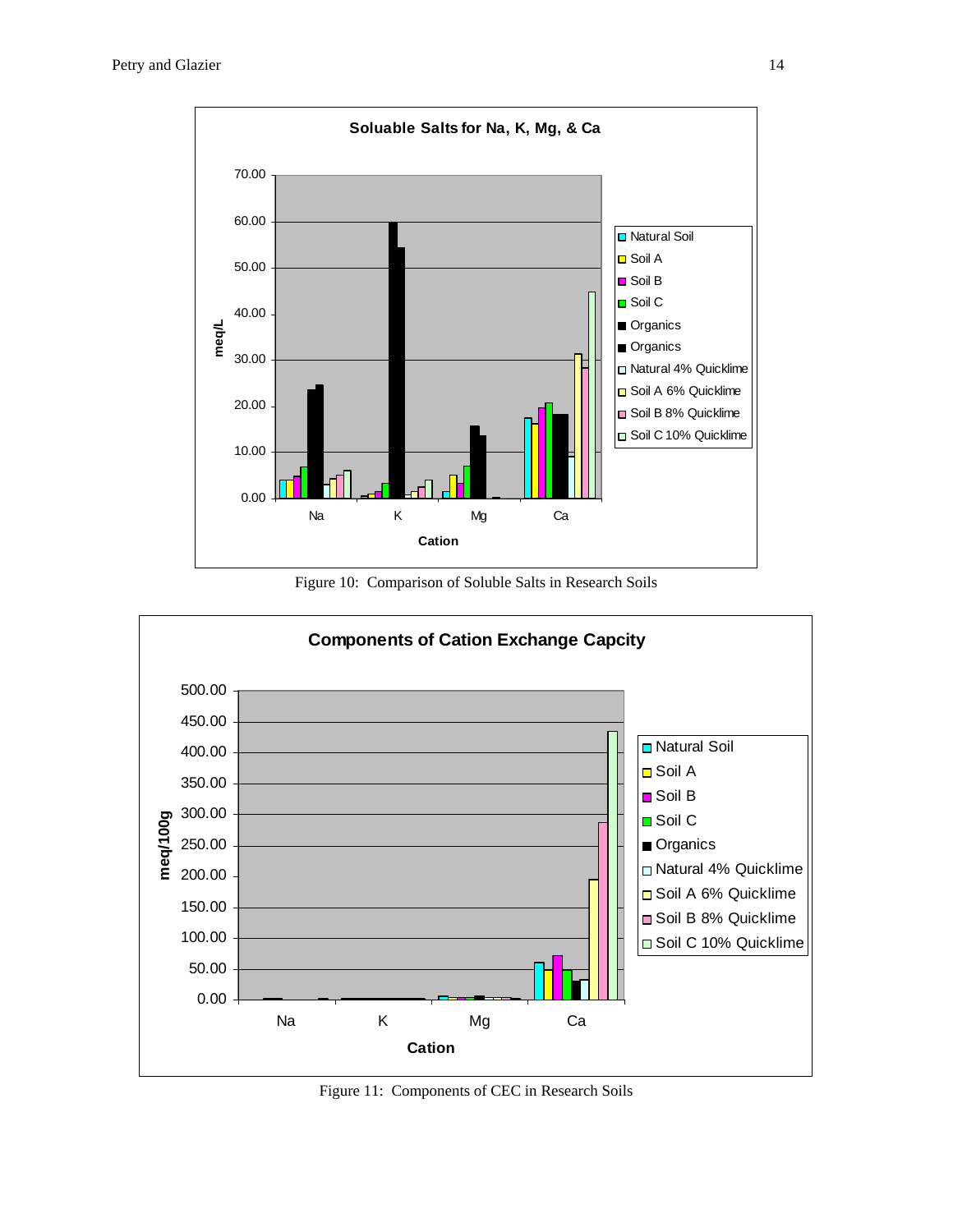

Figure 12: Sodium Component of CEC



Figure 13: Potassium Component of CEC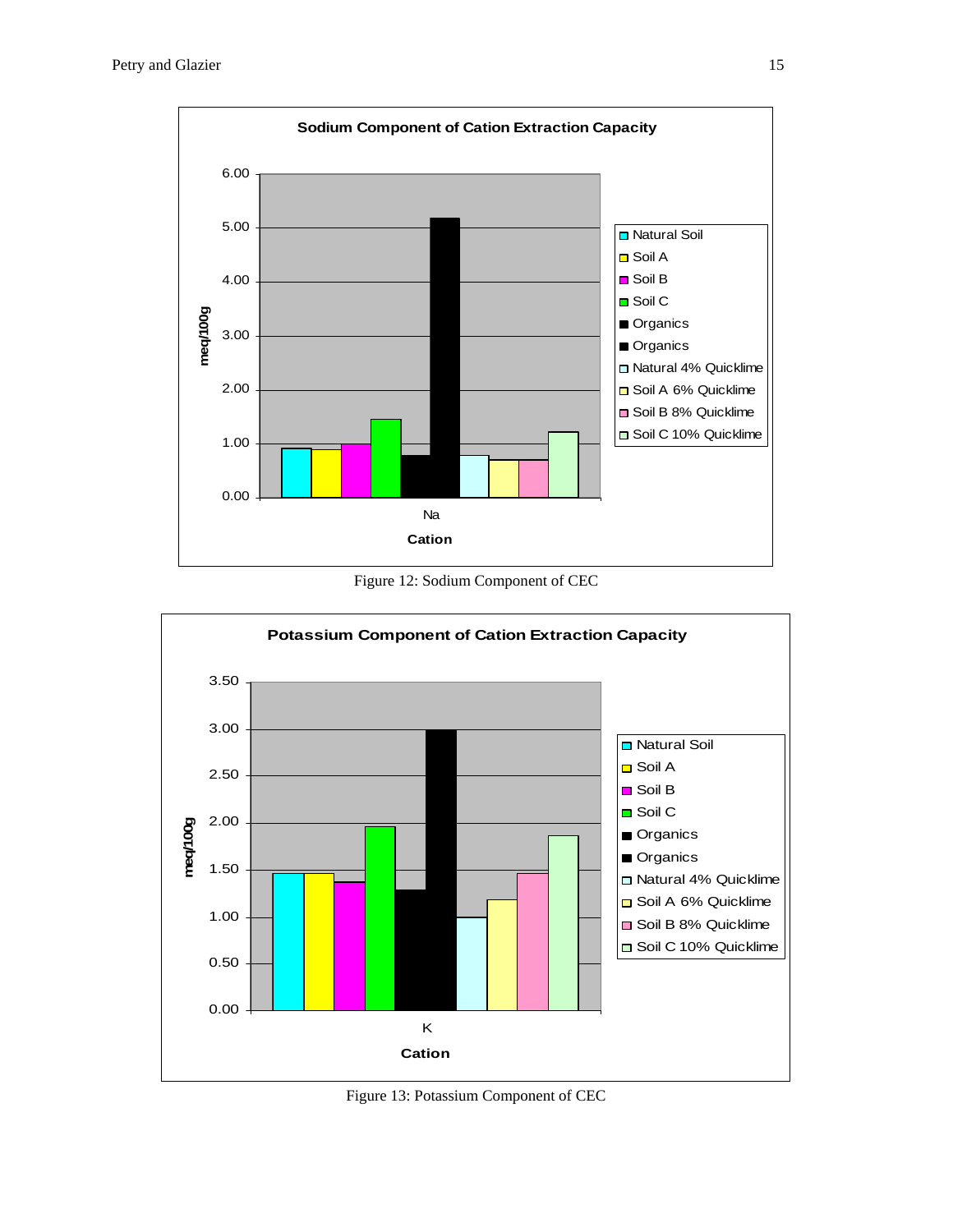

Figure 14: Magnesium Component of CEC



Figure 15: Calcium Component of CEC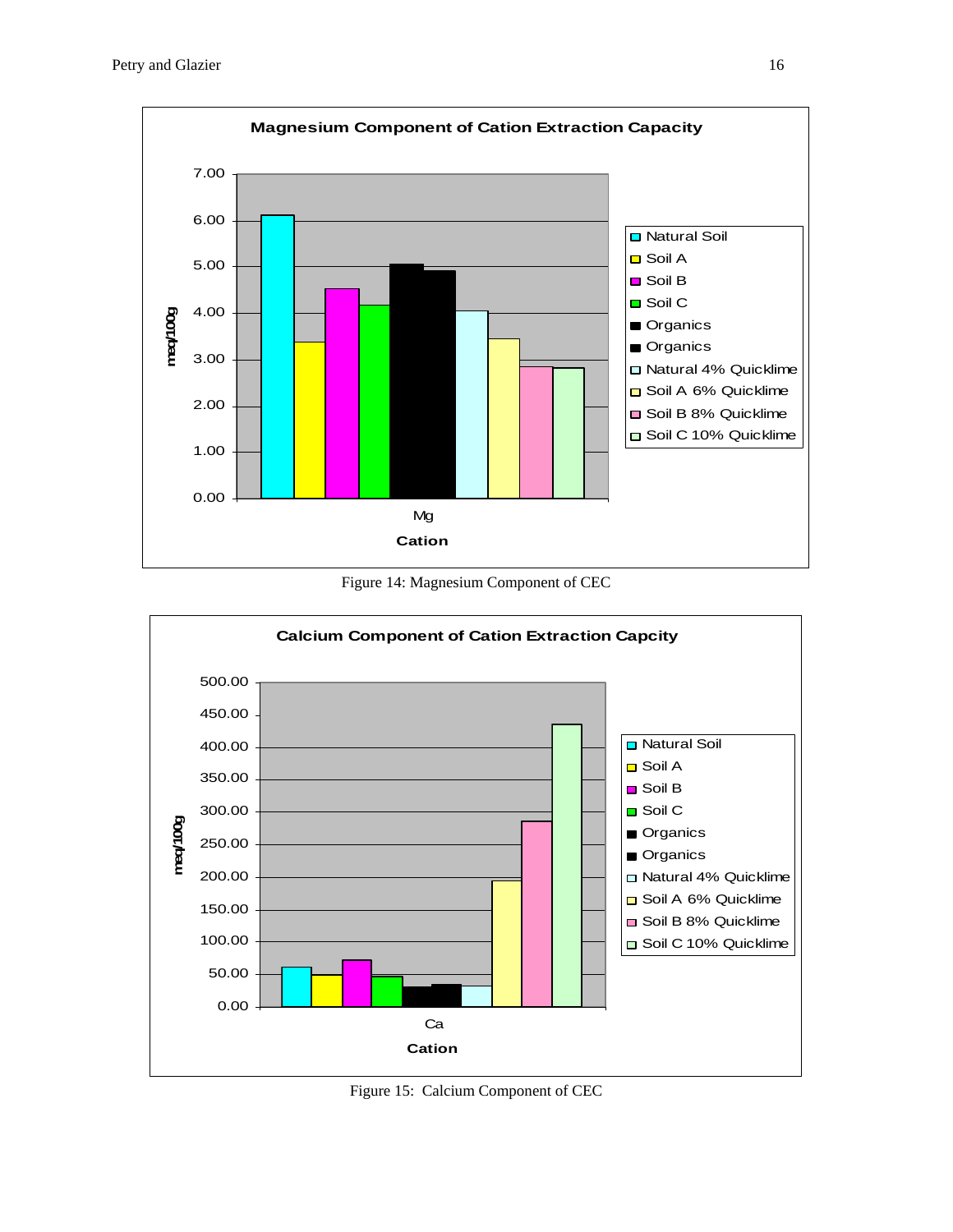#### **SUMMARY**

The soil tested during this study, that weathered from the Eagle Ford Shale geologic formation, known to be lime-reactive and highly active in its natural state. This soil was blended with differing amounts of Peat, which made the three soils, A,B, and C, contain 2, 4, and 6% organics, respectively. All of the four soils tested were classified as CH soils, before treatment. Their PI's ranged from 41 for the natural soil to 31 for soil C. They had linear shrinkages of 13% for the natural soil to 17% for soil C. This means that the addition of organics lowered the soil PI's, yet made them have more linear shrinkage.

When treated with a quicklime slurry the research soils responded significantly different as a natural soil and as soils A,B, and C, with organics in them. The LMO, as determined by the lime fixation point was 4% for the natural soil, and, as organics were present, required an additional 2% lime for each 2% organics present. Soil A required 6%, soil B 8% and Soil C 10% to fully fix the soil. This clearly illustrates the effects of the organics. The PI for the natural soil was reduced to 7 for both the natural soil and soil A, while those of soils B and C were only reduced to 10 and 12, respectively. At the addition of 6% lime, the natural soil had a reduction in shrinkage to 9%, while soil A's LS was reduced to 8, soil B's to 6% and soil C's to 7%. This indicates that the organic portion of the soils had more improvement in shrinkage, most likely because of the effects of lime on the organics.

The natural soil had a maximum dry unit weight of 99 pcf at an optimum water content of 22.5%. Soil A had the lowest dry unit weight of 93 pcf at 24% water content, soil B and C had nearly the same dry unit weights of about 97.2 pcf and at optimum water contents of 23%. The presence of organics beyond 2%, therefore, affected the compaction that could be achieved in the untreated state. As treated Soil A had a dry unit weight of 89 pcf at an optimum water content of 27.5% water content, and the natural treated soil would experience the same change of compaction properties. Soil C, when treated, had a dry unit weight of only 84 pcf at and optimum water content of 27.5%. As expected, these soils had higher optimum water contents and lower dry unit weights when lime treated.

The swelling potential of the natural soil at the optimum water content was 3.4%, while the presence of organics reduced this potential. Soil A expressed 3% swell, soil B showed 2.7% and soil C swelled 2.1%. The presence of organics is believed to have made these soils more compressible within their fabric so that less swell happened. All of the research soils, when treated with lime, had no swell potential, and the organic soils even compressed some under the surcharge load applied. This means that the clay within each soils was modified so that swell would not occur.

Unconfined compression strength of the untreated natural soil was about 30 psi, while that of the soils containing organics was about 25 psi. When treated, the natural soil was able to exhibit unconfined strengths of 163 psi at 8% lime (its LSO), while the organic soils did not respond nearly as well. Soil A had a maximum unconfined compression strength of 109 psi with the addition of 12% lime, while soil B had only 70 psi at 14% lime. Soil C did not reach a maximum unconfined compression strength, but exhibited a strength of 85 psi at 18% lime. It is clear that the presence of organics significantly affects the strengths achieveable with the addition of lime and the LSO's shown make the stabilization of these organic soils unpractical.

Past X-ray diffraction studies of the Eagle Ford clay soils have indicated, as was the case this time, that this highly active soil contains significant amounts of Smectite clays, as well as Illite and Kaolinite clays. When treated with lime, all of the X-ray responses for these clays were diminished significantly, even to the point of not clearly identifying the clays present.

It is clear, when studying the soluble salts and exchangeable salts information, that Calcium ions are the most prevalent in the natural soil, as well as the soils containing organics. In fact, there is an order of magnitude more Calcium than any of the others. This is, not surprisingly the same for the exchangeable ions. When treated with lime the numbers changed some for the natural soil, but by very large margins for the organic soils. This indicates why there is such a higher need for lime to modify and stabilize these organic soils. The organic matter takes on the Calcium, preventing from reacting with the clay. The CEC of the natural soil appeared to contain somewhat more ions than the organics soils, but, when treated, the CEC's of the organic soils as indicated by the ions present, were very much higher. Some have proposed determination of the CEC for soils by just adding up what was there. This research indicates that the CEC should be determined by introducing an ion to fill the CEC, then washing it out and measuring what was in the complex. The results of this research indicate that, as expected, when large concentrations of lime are added, the CEC can then be filled and emptied to determine the CEC. It is believed,